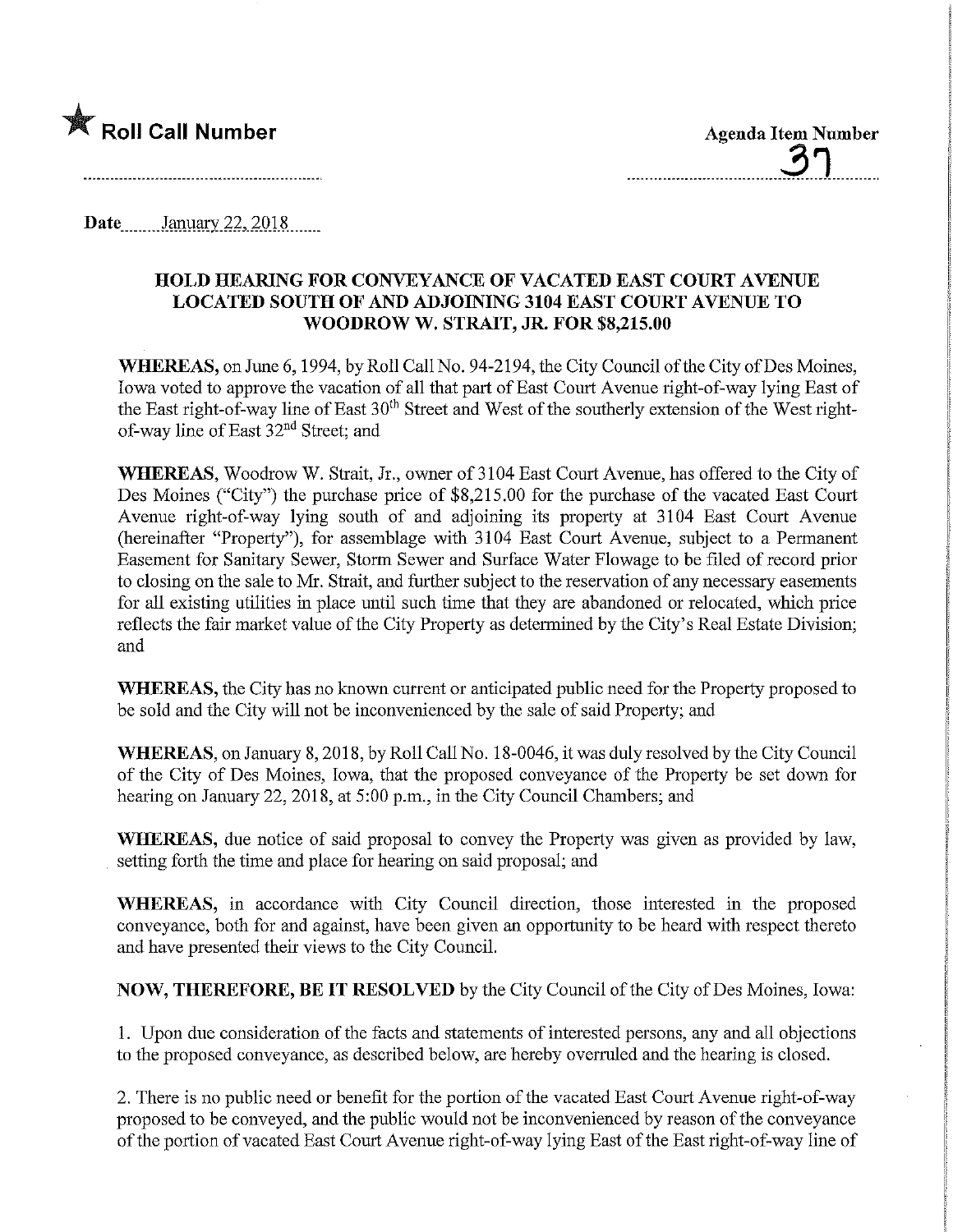

37

Date........January, 22, 2018.......

East 30<sup>th</sup> Street and West of the southerly extension of the West right-of-way line of East 32<sup>nd</sup> Street, as legally described, to the grantee, and for the consideration identified below, and said conveyance be and is hereby approved, subject to a reservation of easements therein and further subject to a Permanent Easement for Sanitary Sewer, Storm Sewer and Surface Water Flowage:

Grantee: WoodrowW. Strait, Jr. Consideration: \$8,215.00

Legal Description: ALL THAT PART OF THE VACATED EAST COURT AVENUE RIGHT OF WAY (FORMERLY KNOWN AS RISING SUN ROAD) LYING EAST OF THE SOUTHEASTERLY LINE OF LOT 8 IN OFFICIAL PLAT OF THE SOUTHWEST QUARTER (SW ¼) OF SECTION 6, TOWNSHIP 78 WEST, RANGE 23 NORTH OF THE 5<sup>TH</sup> P.M., AND LYING WEST OF THE WEST LINE OF THAT PORTION OF THE VACATED EAST COURT AVENUE RIGHT OF WAY CONVEYED BY THE CITY OF DES MOINES AND RECORDED IN BOOK 7048 PAGE 918 AT THE POLK COUNTY, IOWA RECORDER'S OFFICE, ALL W SAID OFFICIAL PLAT OF THE SOUTHWEST QUARTER (SW %) OF SAID SECTION 6, ALL NOW INCLUDED IN AND FORMING A PART OF THE CITY OF DES MOINES, POLK COUNTY, IOWA;

(VACATED BY ORDINANCE NO. 13,048, PASSED June 6, 1994).

3. The Mayor is authorized and directed to sign the Permanent Easement for Sanitary Sewer, Storm Sewer and Surface Water Flowage, the Offer to Purchase and the Quit Claim Deed for the conveyance as identified above, and the City Clerk is authorized and directed to attest to the Mayor's signature.

4. Upon proof of payment of the consideration plus \$113.00 for publication and recording costs, the City Clerk is authorized and directed to forward the original of the Permanent Easement for Sanitary Sewer, Storm Sewer and Surface Water Flowage, and the Quit Claim Deed, together with a certified copy of this resolution and of the affidavit of publication of the notice of this hearing, to the Real Estate Division of the Engineering Department for the purpose of causing said document to be recorded.

5. The Real Estate Division Manager is authorized and directed to forward the original of the Permanent Easement for Sanitary Sewer, Storm Sewer and Surface Water Flowage, and the Quit Claim Deed, together with a certified copy of this resolution and of the affidavit of publication of the notice of this hearing, to the Polk County Recorder's Office for the purpose of causing the document to be recorded.

6. Upon receipt of the recorded documents back from the Polk County Recorder, the Real Estate Division Manager shall mail the original of the Quit Claim Deed and copies of the other documents to the grantee.